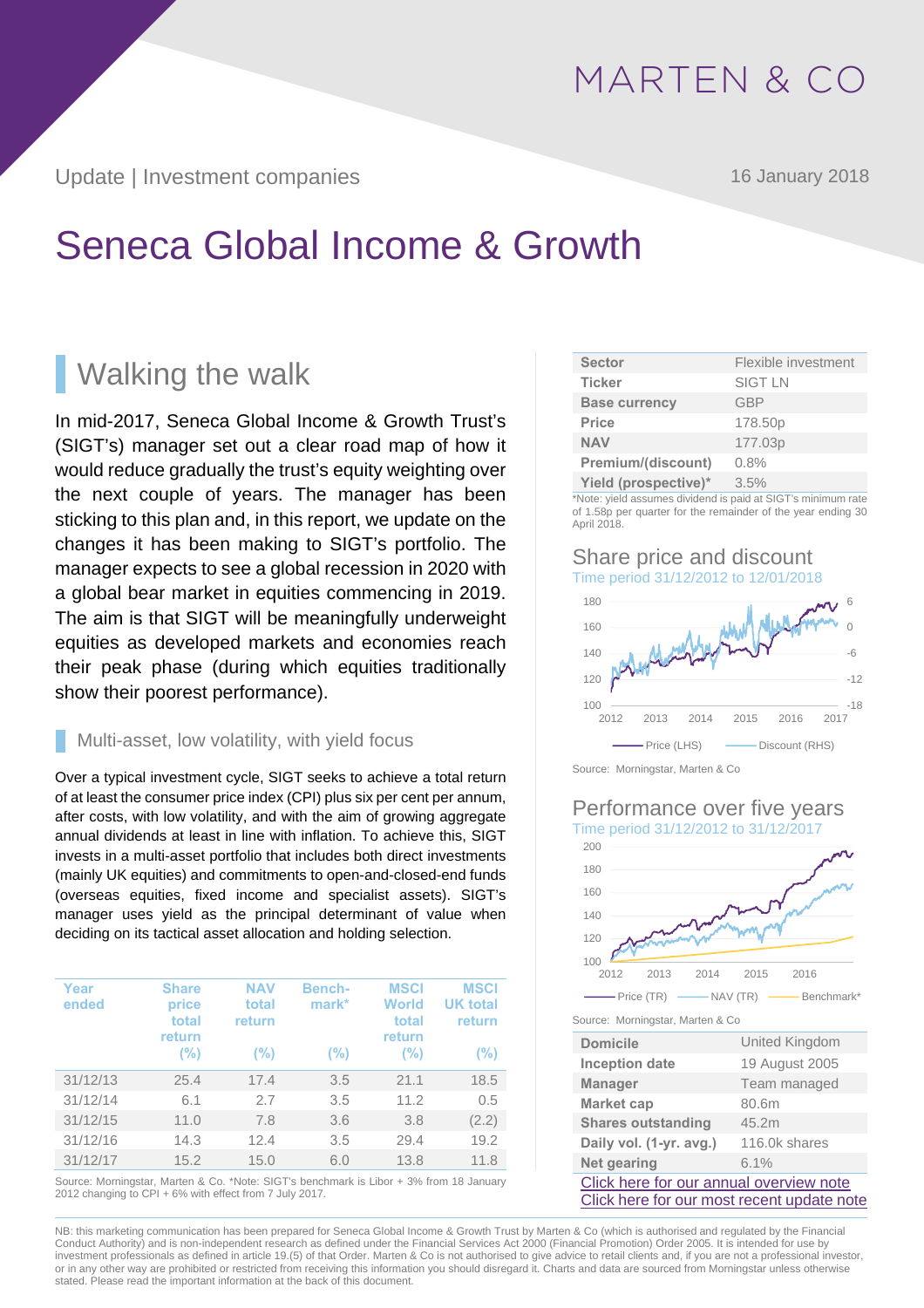Equity exposure is reducing by 1% every couple of months.

Read Peter Elston's investment letters at: [senecaim.com](http://senecaim.com)

During the expansion phase inflation starts to take hold. This causes central banks to shift into tightening mode.

The US has been tightening for two years and the UK has now seen its first rate rise since the financial crisis.

UK consumer facing industries are experiencing weakness but UK exporters and UK industries that compete with imports are doing well.

## Manager's view – reducing equity exposure in anticipation of a global recession in 2020

As discussed in our notes of June and September 2017, Seneca Investment Managers (Seneca IM) has set out a clear road map for SIGT's equity weighting and how this will be reduced over the next couple of years. Specifically, SIGT's equity exposure is being decreased by 1% every couple of months (give or take, depending on market conditions) in advance of a global recession that Peter Elston (the research specialist for asset allocation) anticipates in 2020. He expects to see a global equity bear market commencing in advance of this, starting at some point in 2019, and aims for SIGT to be meaningfully underweight equities at this time, as it is during the peak phase that equities provide the worst performance. As discussed in the asset allocation section ([see page 3\)](#page-2-0), since setting out its intentions, Seneca IM has been sticking to its plan.

For professional investors, a detailed discussion is provided in Peter Elston's investment letters of July 2017 (Issue 26: Preparing for the next downturn) and November 2017 (Issue 30: Keeping it simple – how to add value effectively through tactical asset allocation). We recommend reading both.

### Developed markets and economies are in an expansion phase

Peter believes that developed economies are, on average, in an expansion phase. Theory suggests that it is during this phase that inflation starts to take hold and inflation rates rise above central bank targets, which causes central banks to shift into tightening mode. The US has been tightening for two years and, while US inflation reduced in the early part of 2017, it is now on the rise again and so the US Federal Reserve will continue to tighten.

The UK has now seen its first rate rise since the financial crisis, on the back of rising inflation and, while the economy is close to full employment and continues to grow, this uptick has been driven primarily by the 'cost push' effects of sterling weakness in the aftermath of the Brexit vote. There are concerns that this inflation is becoming entrenched, which has led to the Bank of England taking action on interest rates, with the potential for further adjustments in due course.

Peter takes the view that, looking at the UK economy overall, the outlook is sufficiently positive but within this the picture is mixed. The UK consumer is clearly coming under pressure and UK consumer facing industries are experiencing weakness as a result. However, UK exporters aided by weak sterling and UK industries that compete with imports are generally doing well. For example, the UK housebuilding sector has traditionally imported a lot of its raw materials from continental Europe but, following sterling depreciation, more of its materials are now being sourced from within the UK, which is benefiting these suppliers. In summary, Peter thinks that the weak consumer is balanced by a strong external sector, and the current adjustments are just part of the normal cycle of creative destruction. Government finances are also in much better shape than they have been. Peter thinks that the government might consider easing up on austerity, which could come from allowing public-sector wages to increase or increasing government spending directly.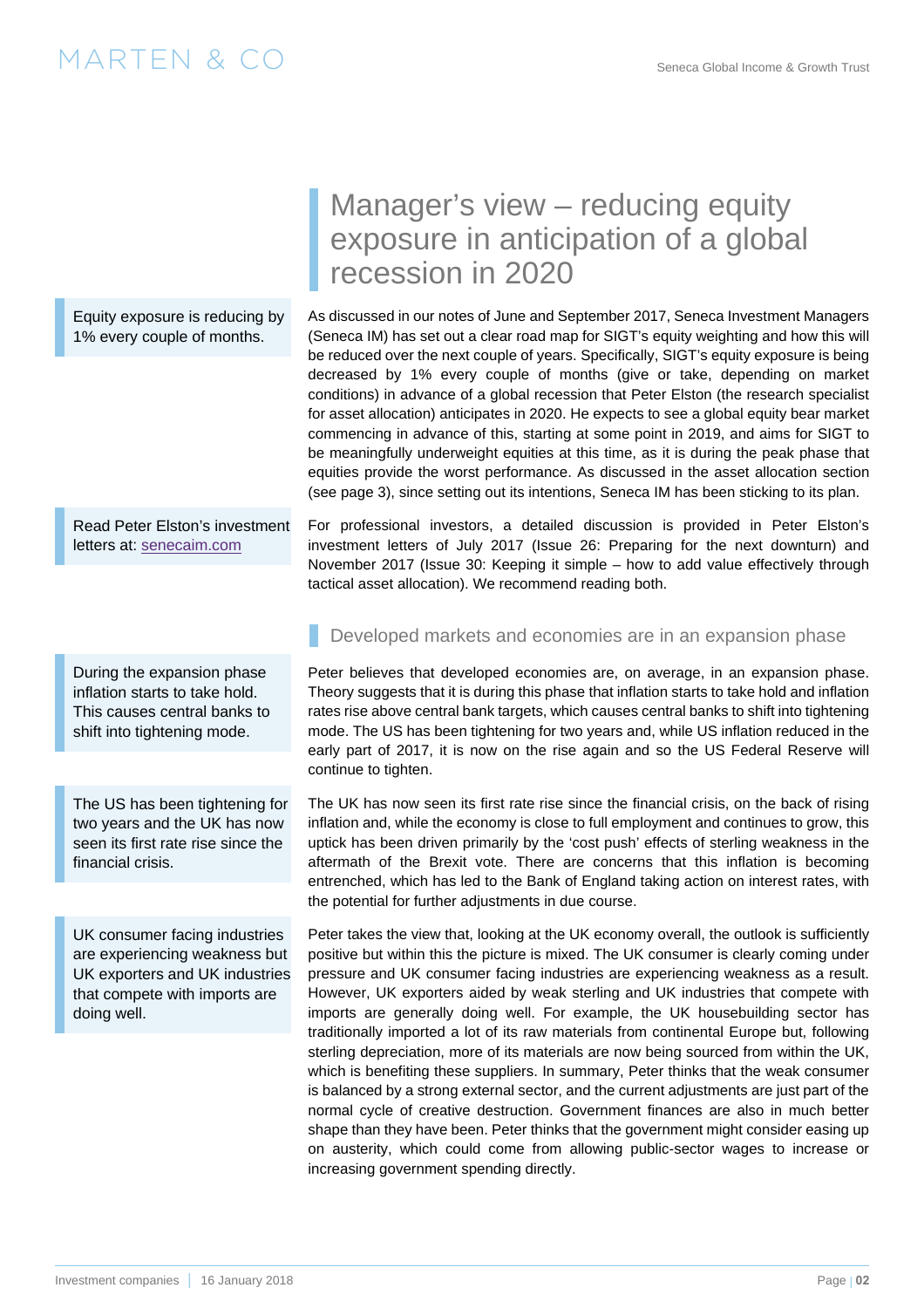<span id="page-2-0"></span>Europe and Japan's economic recoveries are lagging that of the UK, which is behind that of the US.

On balance, the developed world is now well into the expansion phase.

A simple yet effective way to keep track of the cycle, and therefore add value through tactical asset allocation, is to keep a close on eye on monetary policy.

An inverted yield curves means that monetary policy is tight and so there is likely to be some sort of decline in economic activity.

Looking at Europe and Japan, their economic recoveries are lagging that of the UK, which is behind that of the US. Unemployment rates in Europe and Japan are well above historic averages and well above all-time lows, suggesting these economies have some way to go before reaching full capacity. In contrast, unemployment rates in the UK and the US are very close to all-time lows. As such, Peter thinks that Europe and Japan can continue to see their unemployment rates fall as their economies move from the recovery phase towards the expansion phase. Taking the balance of all of the above, Peter thinks that, on average, the developed world has now moved into the expansion phase.

### Tightening monetary policy is a warning sign

Asset allocation

It is during the expansion phase that returns from equity markets start to fall (equity returns are best in recession phase, second best in recovery phase, then slightly lower, but still positive in the expansion phase). Peter says that a simple yet effective way to keep track of the cycle, and therefore add value through tactical asset allocation, is to keep a close on eye on monetary policy. Specifically, a key warning sign for equity markets is when monetary policy has been tightening for a prolonged period, and the yield curve inverts. This arguably signifies the end of the expansion phase.

Inverted yield curves mean that monetary policy is tight and so there is likely to be some sort of decline in economic activity. Peter says that, in the US, the last five recessions have been presaged by an inverted yield curve and that an inverted yield curve (in the US) has always lead to a recession. As such, Peter values this as a strong leading indicator. Peter wants SIGT to be heavily underweight equities by the time we move to the peak phase, which he thinks will be in about two years from now.

### One percent reduction in equity exposure every couple of months During H2 2017, Seneca IM

has continued to reduce SIGT's equity exposure, by 1% every couple of months, as promised.

### The team at Seneca IM set out its intention, in mid-2017, to reduce SIGT's allocation to equities during the next few years with the aim of being significantly underweight by 2020 (we first commented on this in our [update note of 13 June 2017\)](http://martenandco.com/wp-content/uploads/2017/06/170613-SIGT-Update-MC.pdf). The manager

had already been reducing the previous equity overweight (SIGT is now underweight equities) prior to making this statement and, during H2 2017, has continued to reduce SIGT's equity exposure, by 1% every couple of months, as promised. The key changes are summarised as follows:

- A 1% reduction in SIGT's equity weighting at the end of June (discussed in our [September 2017 note\)](http://martenandco.com/wp-content/uploads/2017/09/170913-SIGT-Update-MC.pdf) taking the equity exposure from 61% to 60%
- A 1% reduction in SIGT's equity weighting at the end of August, taking the equity exposure from 60% to 59%. All the reduction came from North American equities. 0.5% was invested in corporate bonds while the other 0.5% was invested in specialist assets
- A 1% reduction in SIGT's equity weighting during October, taking the equity exposure from 59% to 58%. All the reduction came from reducing SIGT's exposure to Japanese equities. 0.5% was invested in corporate bonds while the other 0.5% was invested in specialist assets
- A 1% reduction in SIGT's equity weighting at the beginning of November (brought forward from a planned reduction intended for the beginning of December), taking the equity weighting from 58% to 57%. All the reduction came from the disposal of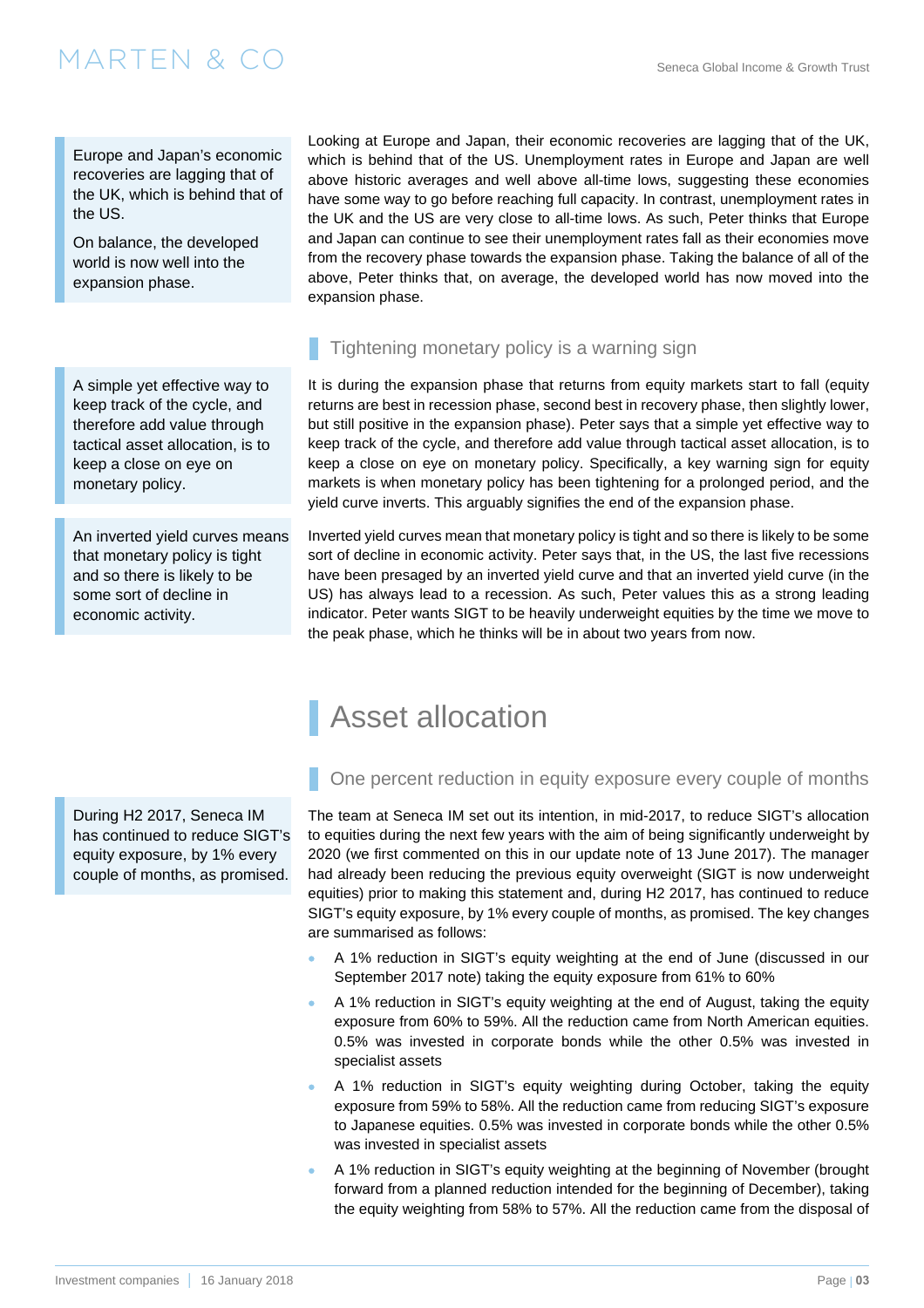

**Figure 1: Comparison of end November 2017 asset allocation, end June 2017 asset allocation and end November** 

detail below.

Conviviality (UK equities). This rationale behind this sale is discussed in greater

Source: Seneca IM, Marten & Co

### **Figure 2: Conviviality share price**



### Conviviality sold in its entirety

Conviviality (**www.conviviality.co.uk**) has been a somewhat irregular investment for SIGT as its holding period has been less than a year (SIGT's managers are longerterm, low-turnover investors whose investment horizon is usually three to five years) but the investment thesis came through far more quickly than was expected. At the beginning of November, Mark Wright (research specialist for UK equities) was becoming more cautious on the stock. The holding had done extremely well (it had gone up 60% or thereabouts since purchase) and so its valuation metrics were not so attractive. However, Mark was also concerned when the company's finance director left October and he had some concerns regarding two financial misstatements that had been disclosed since SIGT initially invested.

Mark felt that there was a risk that some more serious issues could emerge and, given Conviviality's relatively high valuation, felt it prudent to dispose of the holding. At the time, Mark did not want to reallocate the proceeds across the remaining holdings and so SIGT's cash balance was increased.

### **Figure 3: Intermediate Capital share price**



Source: Bloomberg

### Intermediate Capital sold in its entirety

Purchased in 2011 on a contrarian view, Intermediate Capital (**www.icgam.com**) has provided close to a 30% annualised return for SIGT over its holding period. At the time of purchase, the company was moving from being quite a capital-intensive business, that was relatively highly debt financed, to becoming more of a conventional fund manager. SIGT's managers felt the market did not fully appreciate this change. The thesis has worked out very well. Intermediate Capital was purchased on a yield greater than 6% and sold on a yield of 3%. The dividend has been increased every year since purchase and Intermediate Capital has also paid significant special dividends. The proceeds from the sale of Intermediate Capital were used to finance the purchase of a position in Babcock International ([discussed on the next page\)](#page-4-0).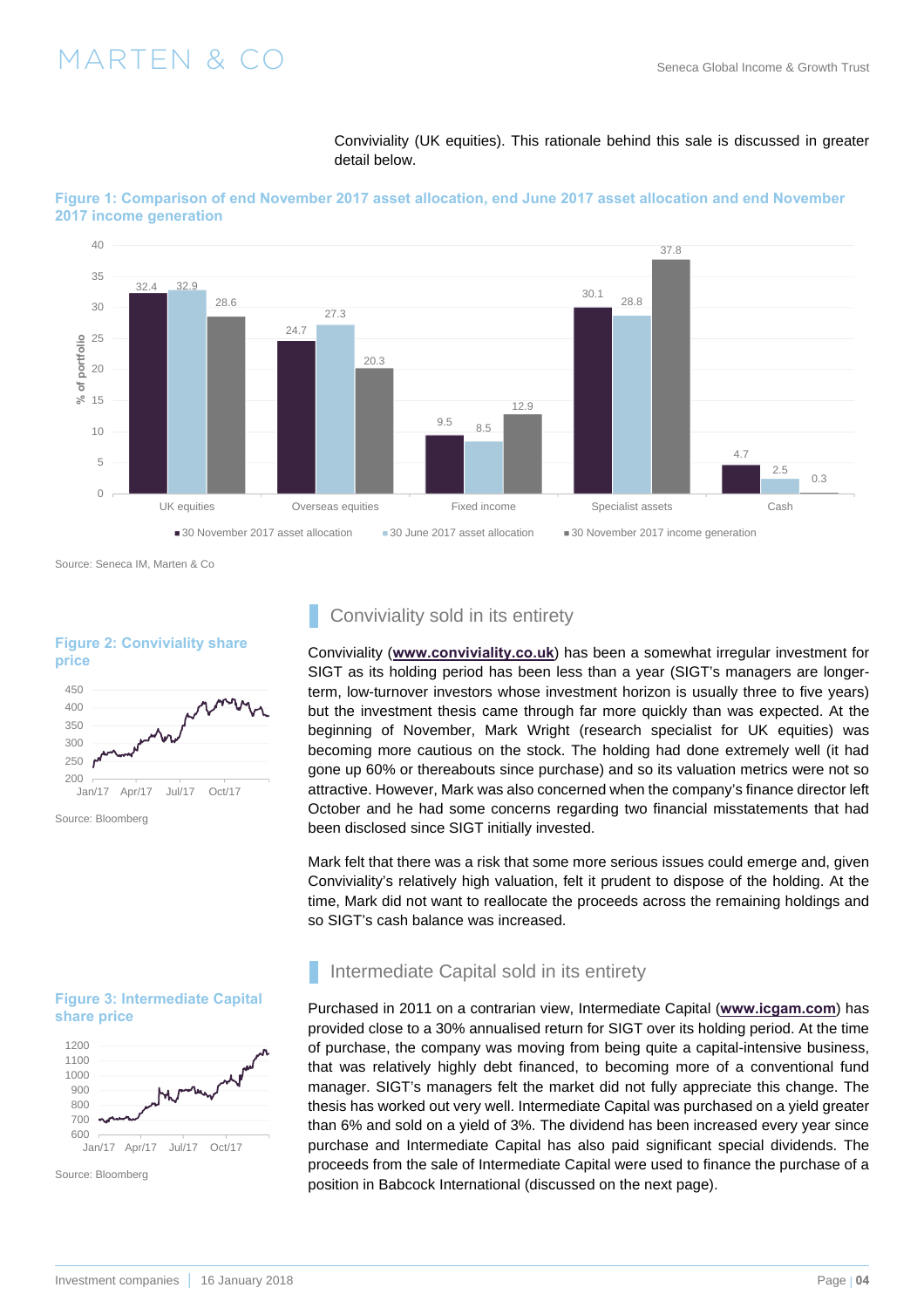#### <span id="page-4-0"></span>**Figure 4: Babcock International Equity share price**



Source: Bloomberg





### **Figure 6: Ediston Property share price**



### Babcock International – sole new addition to the UK equities portfolio

Babcock International (**www.babcockinternational.com**) provides highly skilled engineering support and specialist training for infrastructure assets across four main business segments: marine, land, aviation and nuclear. It sits within the support services sector and its biggest client is the UK government (80% of its work is for the public sector while 75% of its work is in the UK).

Profit warnings from other support services companies such as Capita, Interserve, Mitie and Serco over the last few years, have also weighed heavily on Babcock. However, Babcock's business model is fundamentally different to those of its struggling peers. The services provided by these companies are often relatively low skilled, in the public eye and relatively low margin (a few years back, intense competition saw many support service companies bidding aggressively for work on the assumption that there would be considerable add-on work, at higher margins, but this did not materialise). Babcock's work, in comparison, uses highly skilled labour and considerable technological knowledge. This is usually applied in heavily regulated and often secretive industries (for example nuclear and defence). Such expertise is often in short supply and as a result, barriers to entry are relatively high, with better-quality earnings the result. Following a material derating, Seneca IM took the view that Babcock was too cheap given its quality. It believes that Babcock has high potential to rerate over the next few years.

### Specialist assets increased

The manager says it was happy to top up SIGT's position in Greencoat UK Wind (**www.greencoat-ukwind.com**) during that company's fundraising in October. The manager has also added to SIGT's holding in International Public Partnerships (INPP) and reintroduced Ediston Property (EPIC) to the portfolio.

INPP (**www.internationalpublicpartnerships.com**) has been held in SIGT's portfolio since July 2016 and we have discussed the investment rationale in our previous notes. INPP's share price suffered following negative media coverage relating to talk by the Labour Party of renationalising utilities and infrastructure assets. However, Seneca IM says that INPP is invested in fairly uncontentious areas and it is not particularly exposed to a buy in by the UK government in the event that Labour is elected. As such, it took the view that the price decline presented a buying opportunity.

EPIC (**www.epic-reit.com**) was removed from SIGT's portfolio when it went through its own rationalisation and consolidation process 12-18 months ago. At that time, EPIC was smaller and SIGT's managers felt that it would be difficult to have the size of position they would like for SIGT without owning around 8% of EPIC. This was not feasible for SIGT, given the liquidity of EPIC's shares at that time, and so the position was sold. However, EPIC has since completed a very successful fundraising meaning that it is once again suitable for SIGT's portfolio. Seneca IM likes EPIC's management team and has been impressed by the latter's ability to 'work the assets' in EPIC's portfolio. Seneca IM thinks that this will be very important in the late part of the property cycle.

### Largest investments

[Figures 7, 8, 9 and 10](#page-5-0) show the largest positions in each part of the portfolio as at 30 November 2017. Details of the rationale underlying some of these and other positions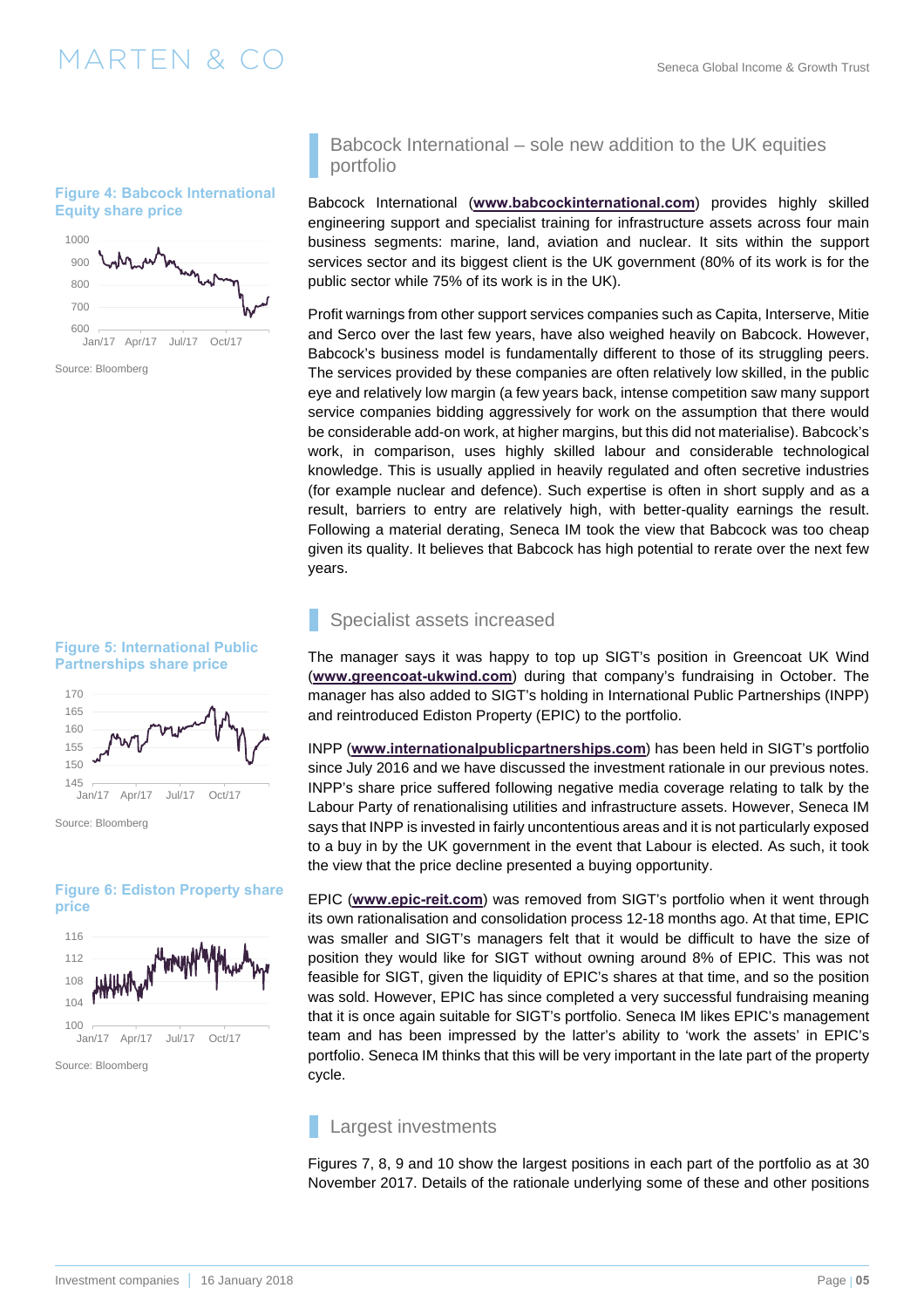

<span id="page-5-0"></span>**Figure 7: Top UK equity positions as at 30 November 2017** 

#### Source: Seneca IM Source: Seneca IM Source: Seneca IM Source: Seneca IM

### **Figure 9: Top five specialist asset positions as at 30 November 2017**



also discussed in detail above. **Figure 8: Top five overseas equity positions as at 30** 

can be found in our previous research notes. Some of the more recent changes are

### **November 2017**



### **Figure 10: All fixed income positions as at 30 November 2017**



Source: Seneca IM Source: Seneca IM Source: Seneca IM Source: Seneca IM

Aberdeen Private Equity, a top-five specialist asset position, has announced recently that its entire portfolio has been sold at a modest premium to its last NAV. The proceeds will be returned to shareholders. Its share price rose sharply on the news.

## **Performance**

### **Figure 11: Cumulative total return performance to 31 December 2017**

|                                 | month<br>'%) | 3 months<br>$\%$ | 6 months<br>%) | <b>vear</b><br>(%) | 3 years<br>(%) | 5 years<br>'%) | <b>Strategy</b><br>change <sup>*</sup> |
|---------------------------------|--------------|------------------|----------------|--------------------|----------------|----------------|----------------------------------------|
| <b>SIGT NAV</b>                 | 2.6          | 1.2              | 4.9            | 15.0               | 39.3           | 68.0           | 88.8                                   |
| <b>SIGT share price</b>         | 1.7          | 0.7              | 3.4            | 15.2               | 46.1           | 94.6           | 118.8                                  |
| <b>Flexible Investment NAV</b>  | 1.4          | 2.4              | 4.3            | 10.5               | 32.0           | 50.6           | 59.3                                   |
| Flexible Investment share price | 2.0          | 3.9              | 6.6            | 15.9               | 43.5           | 62.5           | 74.5                                   |
| <b>Blended benchmark**</b>      | 0.7          | 2.2              | 4.3            | 6.0                | 13.7           | 21.8           | 23.8                                   |
| <b>MSCI UK</b>                  | 5.0          | 4.9              | 6.8            | 11.8               | 30.4           | 55.3           | 67.3                                   |
| <b>MSCI World</b>               | 1.5          | 4.7              | 6.5            | 12.4               | 52.9           | 114.2          | 128.8                                  |

Source: Morningstar, Marten & Co. \*Note: strategy change was approved by shareholders on 18 January 2012. Please see our [November 2015 initiation note](http://martenandco.com/wp-content/uploads/2015/11/151102-Seneca-Global-MC.pdf) for more details. \*\*Note: SIGT's benchmark is Libor + 3% from 18 January 2012 changing to CPI + 6% with effect from 7 July 2017.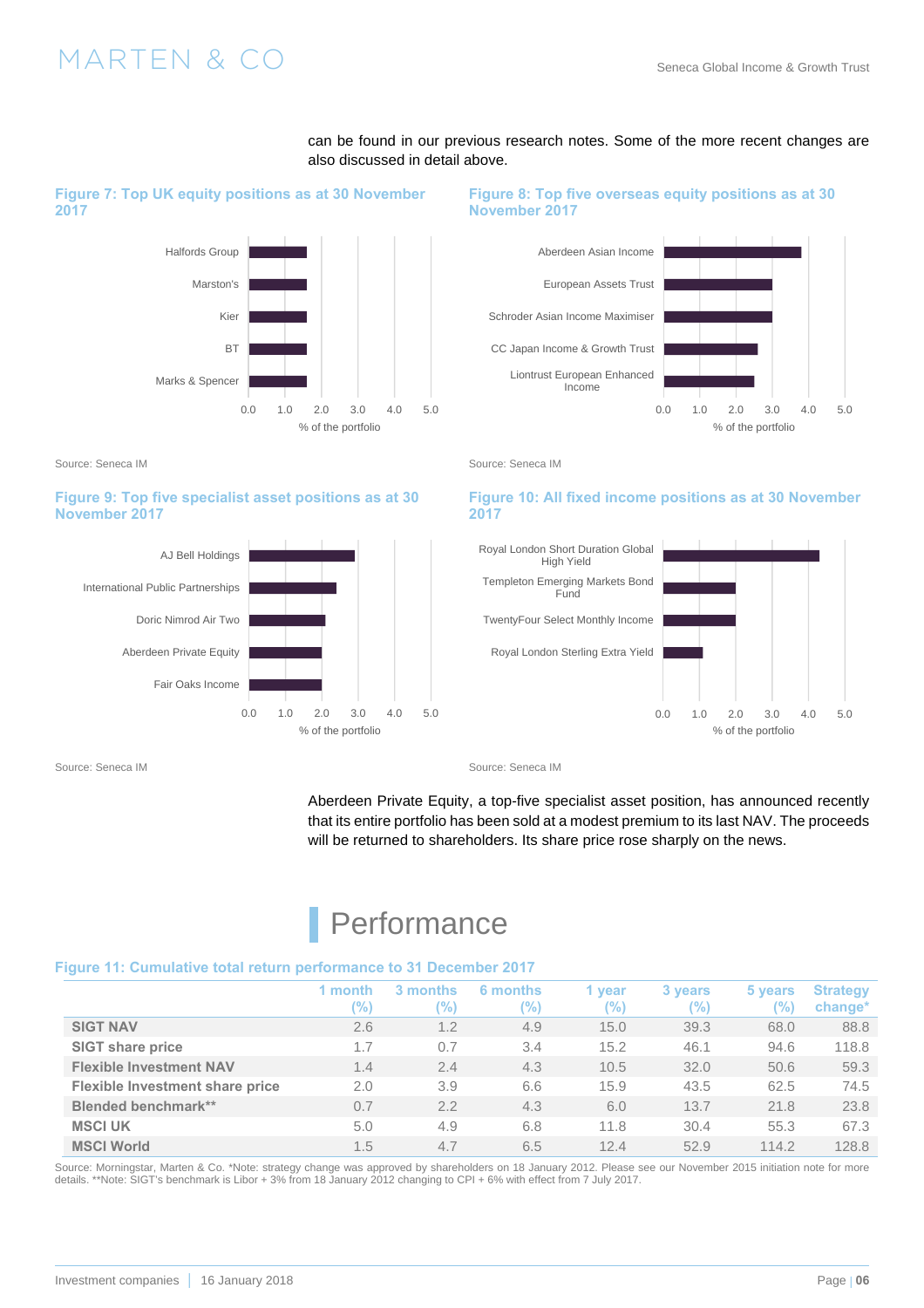Peer group and benchmarkbeating returns with lower volatility – **[click here](https://quoteddata.com/sector/flexible-investment/)** to see the QuotedData website for up-todate figures.

[Figure 11](#page-5-0) illustrates SIGT's share price and NAV total return performances in comparison with those of its peer group, its blended benchmark, the MCSI UK and MSCI World indices. Looking at [Figure 11,](#page-5-0) SIGT has overwhelmingly beaten its peers and the indices provided. SIGT's long-term performance record is very strong (it is ahead of the peer group and various indices over five years and since the strategy change in 2012 and, for the three-year period, is only beaten by the MSCI World). In our view, it is over longer-term horizons that SIGT's performance is best assessed.

Looking at Figure 12, SIGT has achieved these returns, with lower volatility than the average of its peer group, over all of the time periods provided. Its return volatility has also been lower than that of both the MSCI UK and MSCI World indices.

### **Figure 12: Annualised standard deviation of NAV returns to 31 December 2017**

|                                        | 1 month<br>'%) | 3 months<br>$\frac{1}{2}$ | 6 months<br>$\frac{1}{2}$ | vear<br>'%) | 3 years<br>(%) | 5 years<br>$\frac{10}{2}$ | <b>Strategy</b><br>change <sup>*</sup> |
|----------------------------------------|----------------|---------------------------|---------------------------|-------------|----------------|---------------------------|----------------------------------------|
| <b>SIGT NAV</b>                        | 5.40           | 6.12                      | 5.95                      | 6.02        | 10.85          | 9.85                      | 9.53                                   |
| <b>SIGT share price</b>                | 3.72           | 4.44                      | 4.58                      | 4.48        | 6.12           | 6.04                      | 6.16                                   |
| <b>Flexible Investment NAV</b>         | 6.11           | 8.08                      | 8.25                      | 8.28        | 10.90          | 10.96                     | 11.06                                  |
| <b>Flexible Investment share price</b> | 12.28          | 10.52                     | 11.27                     | 11.78       | 13.67          | 13.89                     | 13.99                                  |
| <b>MSCI UK</b>                         | 9.50           | 9.28                      | 10.21                     | 10.16       | 17.79          | 16.35                     | 16.37                                  |
| <b>MSCI World</b>                      | 9.35           | 12.06                     | 11.30                     | 11.75       | 15.50          | 14.43                     | 14.11                                  |

Source: Morningstar, Marten & Co. \*Note: strategy change was approved by shareholders on 18 January 2012. Please see [our November 2015 initiation note](http://martenandco.com/wp-content/uploads/2015/11/151102-Seneca-Global-MC.pdf) for more details.

SIGT's number of shares in issue has grown by 10.4% during the last six months, raising £7.76m for the trust.

## Stock issuance continues apace

As illustrated in Figure 13, SIGT's discount control mechanism (DCM), which went live on 1 August 2016, continues to keep the trust trading close to asset value. We have previously said that, by giving investors confidence that they can enter and exit SIGT at close to NAV, the DCM should allow SIGT to attract new shareholders and grow its asset base over time, if it continues to provide low-volatility returns that are attractive to investors. [Figure 14](#page-7-0) illustrates that this appears to have been the case.

### **Figure 13: Premium/(discount) over five years**



Source: Morningstar, Marten & Co.

SIGT's number of shares in issue has grown by 10.4% during the last six months, raising £7.76m for the trust. Net issuance of this scale illustrates that there is demand for SIGT's strategy. There has been a growing recognition of what the trust has achieved. Seneca IM ascribe this to the adoption of a new investment process three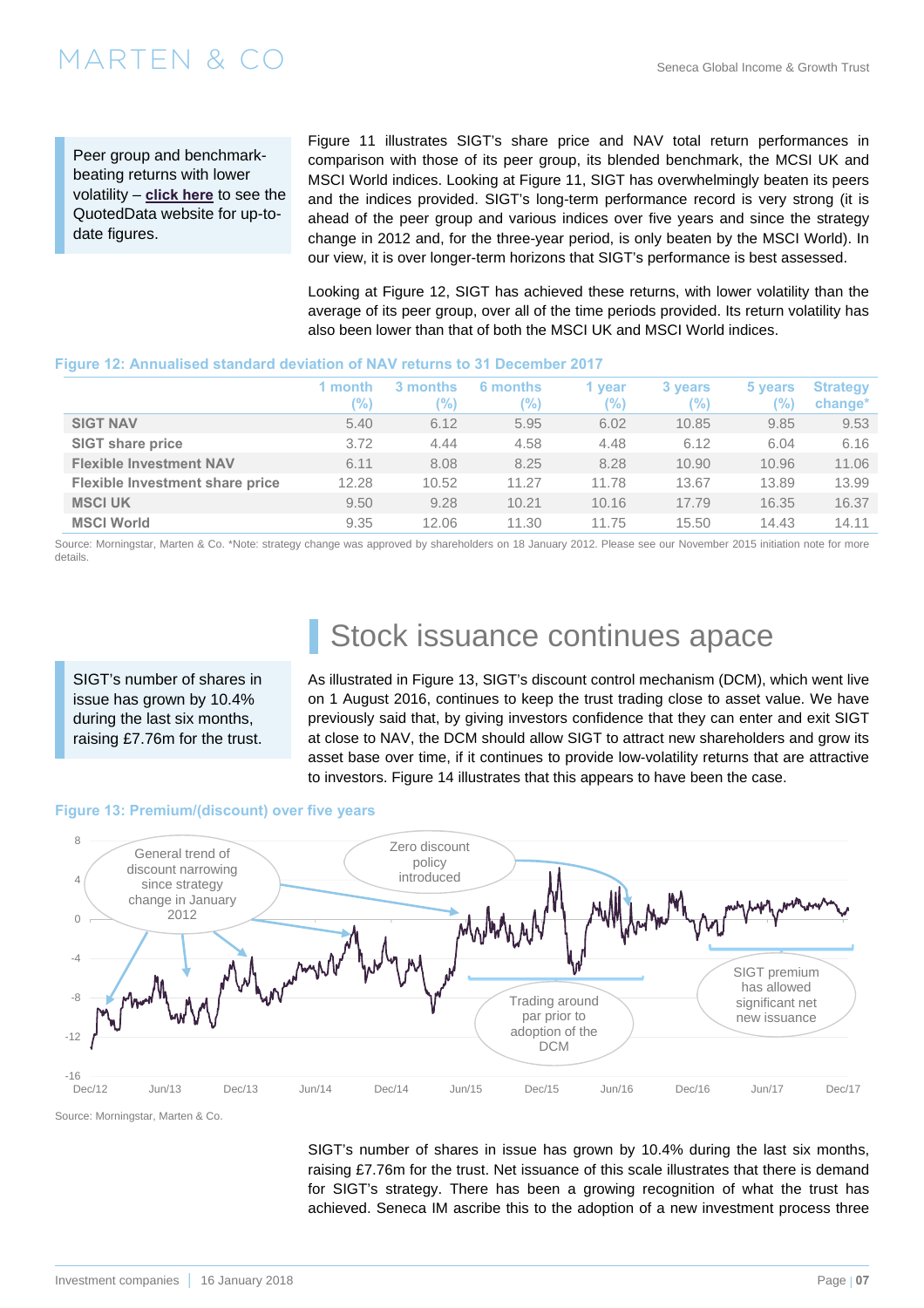<span id="page-7-0"></span>years ago, SIGT's subsequent investment performance and the additional resource that Seneca IM has added to its sales and marketing efforts, reflecting its willingness to invest in its business.

### DCM is proven for both issuance and repurchases

While the overwhelming trend, since the introduction of SIGT's DCM, has been one of share issuance, SIGT has made one share repurchase. As illustrated in Figure 14, on 8 May 2017, SIGT repurchased one million shares at a price of 168.25p per share. With a closing NAV of 170.51p per share, this suggests the shares were repurchased at a discount of around 1.3% and so the transaction was NAV accretive for remaining shareholders. The repurchase represented 2.4% of SIGT's issued share capital at the time of repurchase, which is clearly significant, and demonstrates the board's commitment to the DCM for repurchases as well as issuance.

### **Figure 14: Net stock issuance and net amount raised, by month, since the DCM went live on 1 August 2016**



Source: Morningstar, Marten & Co.

The new facility charges interest at a rate of Libor + 1.1% and has terms that are very similar to the outgoing facility.

There is no plan to increase the level of gearing.

## New three-year £14m borrowing facility

On 1 November 2017, SIGT announced that it has replaced its previous two-year £11m rolling debt facility, which expired on 31 October 2017, with a new three-year £14m facility. Seneca IM says that the new facility, which charges interest at a rate of Libor + 1.1%, is also provided by RBS, has terms that are very similar to the outgoing facility, is very flexible and there has been no increase in the facility's covenants.

The manager advises that there is no plan to increase the level of gearing in the trust at this time, but the facility gives SIGT the flexibility to finance any share buybacks that might be required, or to maintain the existing level of gearing, assuming that SIGT continues to be able to issue ordinary shares.

### Further information regarding SIGT can be found at Seneca IM's website: [senecaim.com](http://senecaim.com)

## Fund profile

SIGT's aim is to grow both income and capital through investment in a multi-asset portfolio and to have low volatility of returns. Its portfolio includes allocations to UK equities, overseas equities, fixed income and specialist assets.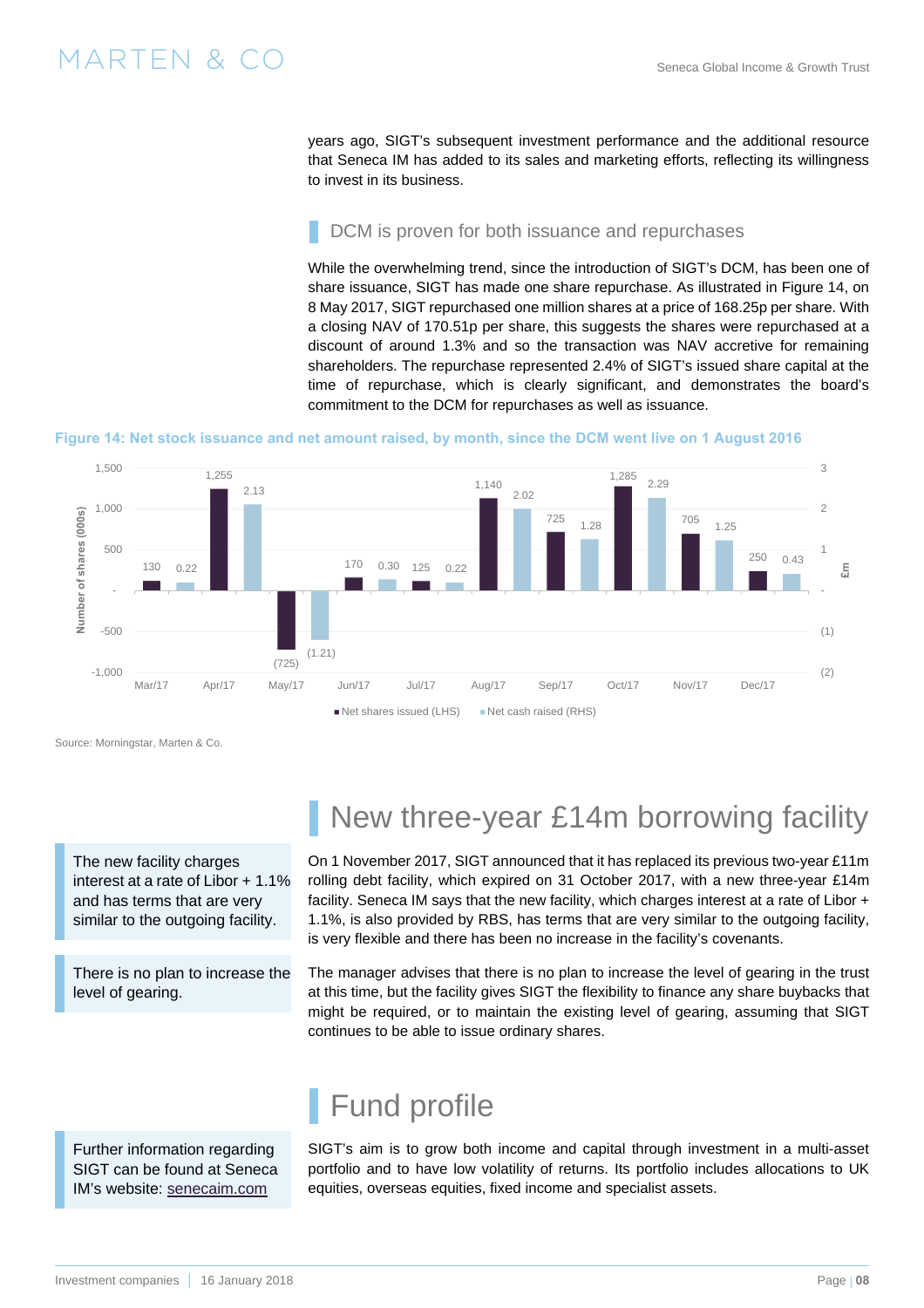Seneca IM is a multi-asset value investor. It takes a team approach

### Seneca Investment Managers – a multi-asset value investor

SIGT is designed for investors who are looking for income, want that income to grow, want the capital of the investment to grow and are seeking consistency, or lower volatility, in total returns. A pure bond fund could meet the first of those needs, a pure equity fund could meet the first three. SIGT invests across a number of different asset

SIGT's portfolio has been managed by Seneca Investment Managers (Seneca IM), and its forerunners, since 2005. Seneca IM describes itself as a multi-asset value investor. We think the combination of multi-asset investing with an explicit value-oriented approach may be unique to Seneca IM. The idea is that Seneca IM can allocate between different asset classes and investments, emphasising those that offer the most attractive opportunities and yields, making asset allocation, direct UK equity and fund selection (for access to other overseas equities and other asset classes) following a value-based approach.

### Team approach – broadening responsibilities

classes with the aim of achieving all four objectives.

A number two has been introduced for each research area.

Overseas equities and fixed income, both exposures gained via funds, have been combined into one research area.

Seneca IM takes a team approach to managing its portfolios. In recent years, there has been one research specialist focused on: asset allocation (Peter Elston), fixed income (Alan Borrows), UK equities (Mark Wright), specialist assets (Richard Parfect) and overseas equities (Tom Delic). However, in October 2017, and in advance of Alan Borrows' retirement, the team decided to 1) introduce a number two for each research area and 2) amalgamate the overseas equities and fixed income research responsibilities. Seneca IM is also looking to add extra resource to the investment management team and expects to make an announcement shortly. In the meantime, Tom Delic has taken over responsibility for fixed income research.

Within SIGT's portfolio, exposure to both overseas equities and fixed income is gained via funds. The research for these areas focuses primarily on assessing the fund manager, and its investment process, rather than the asset class itself. As such, the team has determined that it is more relevant to split research responsibility for these third-party funds, along geographic lines. Figure 15 provides a summary of the new responsibilities.

### **Figure 15: Research responsibility summary**

| <b>Research responsibility</b>                                                                                        | Lead                   | <b>Support</b>     |
|-----------------------------------------------------------------------------------------------------------------------|------------------------|--------------------|
| <b>Asset allocation</b>                                                                                               | Peter Elston           | <b>TBA</b>         |
| <b>UK equities</b>                                                                                                    | Mark Wright            | Tom Delic          |
| Third-party funds - overall process and framework                                                                     |                        | Tom Delic and TBA* |
| Third-party funds - developed (North American equities,<br>European equities, corporate bonds)                        | TBA*                   | Tom Delic          |
| Third-party funds - Asia/emerging (Asian equities including<br>Japan, emerging market equities, emerging market debt) | Tom Delic              | TBA*               |
| Specialist assets (property and alternative assets)                                                                   | <b>Richard Parfect</b> | Peter Elston       |
| Fixed income direct (government bonds)                                                                                | TBA**                  | Peter Elston       |

Source: Seneca IM \*Note: Tom Delic is responsible in the interim. \*\*Note: Peter Elston is responsible in the interim.

Seneca IM is adding to its internal resource to analyse investments.

### MiFID II ready

Seneca IM's plans to add to its investment team reflect the decision, in common with many asset managers, to add to its internal resource to analyse investments as, following the implementation of MiFID II on 3 January 2018, it now has reduced access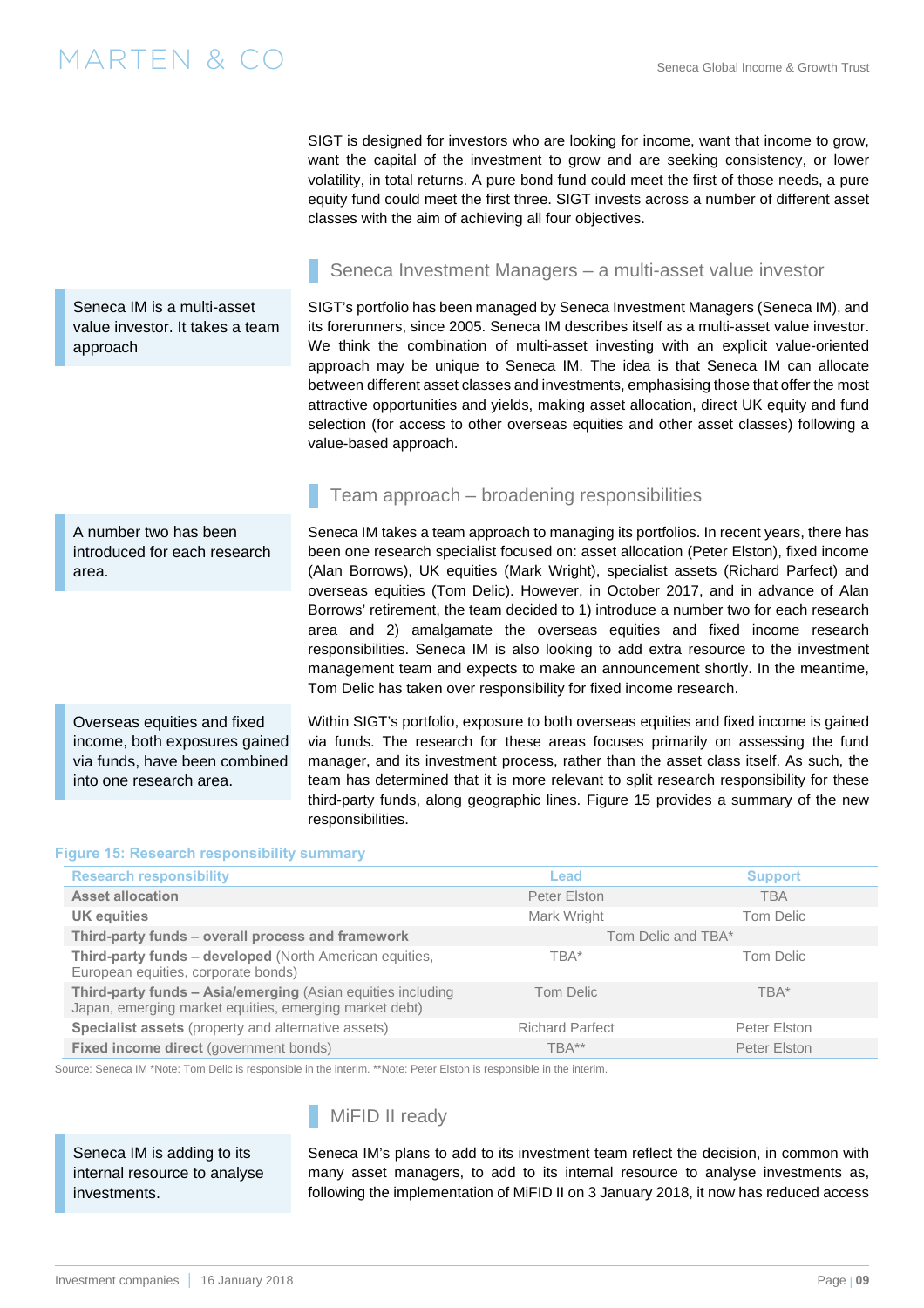to third-party research. However, the Seneca IM team believes that because it has tended to conduct its own research internally, it is already well positioned for a post MiFID II environment.

### Recent recognition

In the Investment Week Specialist Investment Awards for 2017, Seneca IM was 'highly commended' in the 'Multi-Asset Group of the Year' category. Seneca IM says that it is particularly proud of this recognition as the awards are assessed by a large independent panel of industry experts, having looked at over 400 funds across the multi-asset space, with Seneca IM coming in second to Premier Asset Management and ahead of other very credible managers. Seneca IM believes that the commendation provides strong recognition for the portfolio management team and vindicates its focus on value, strong performance in recent years and the work done to strengthen the investment process.

Dawn Morris is now head of marketing for Seneca IM. Darron Pace has joined as compliance manager while Danielle Tully has been appointed as investment administrator.

### Seneca IM has begun 2018 with three new hires

Seneca IM has recently hired Dawn Morris to run its marketing operations for both the company and its products, including SIGT. Dawn has considerable marketing experience working for a range of range of financial services companies including MBNA, Santander, M&S Bank and the Universities Superannuation Scheme.

In addition, Seneca IM has hired Darron Pace as compliance manager to enhance its compliance function and Danielle Tully as investment administrator, to provide administrative support to its investment team.

## Previous research publications

Readers interested in further information about SIGT, such as investment process, fees, capital structure, trust life and the board, may wish to read [our annual overview](http://martenandco.com/wp-content/uploads/2017/03/170310-SIGT-Annual-Overview-MC1.pdf)  note *[Celebrating five years since strategy change](http://martenandco.com/wp-content/uploads/2017/03/170310-SIGT-Annual-Overview-MC1.pdf)*, published on 10 March 2017, as well as our previous update notes and our initiation note (details are provided in Figure 16 below). You can read the notes by clicking on them in Figure 16 or by visiting our website.

### **Figure 16: Marten & Co. previously published research on SIGT**

| <b>Title</b>                                 | Note type       | <b>Date</b>       |
|----------------------------------------------|-----------------|-------------------|
| Low volatility and growing income            | Initiation      | 2 November 2015   |
| On track for zero discount policy            | Update          | 11 May 2016       |
| In demand and no discount                    | Update          | 16 September 2016 |
| Celebrating five years since strategy change | Annual overview | 10 March 2017     |
| <b>Changing tack</b>                         | Update          | 13 June 2017      |
| Steady reduction in equity exposure          | Update          | 13 September 2017 |
|                                              |                 |                   |

Source: Marten & Co.